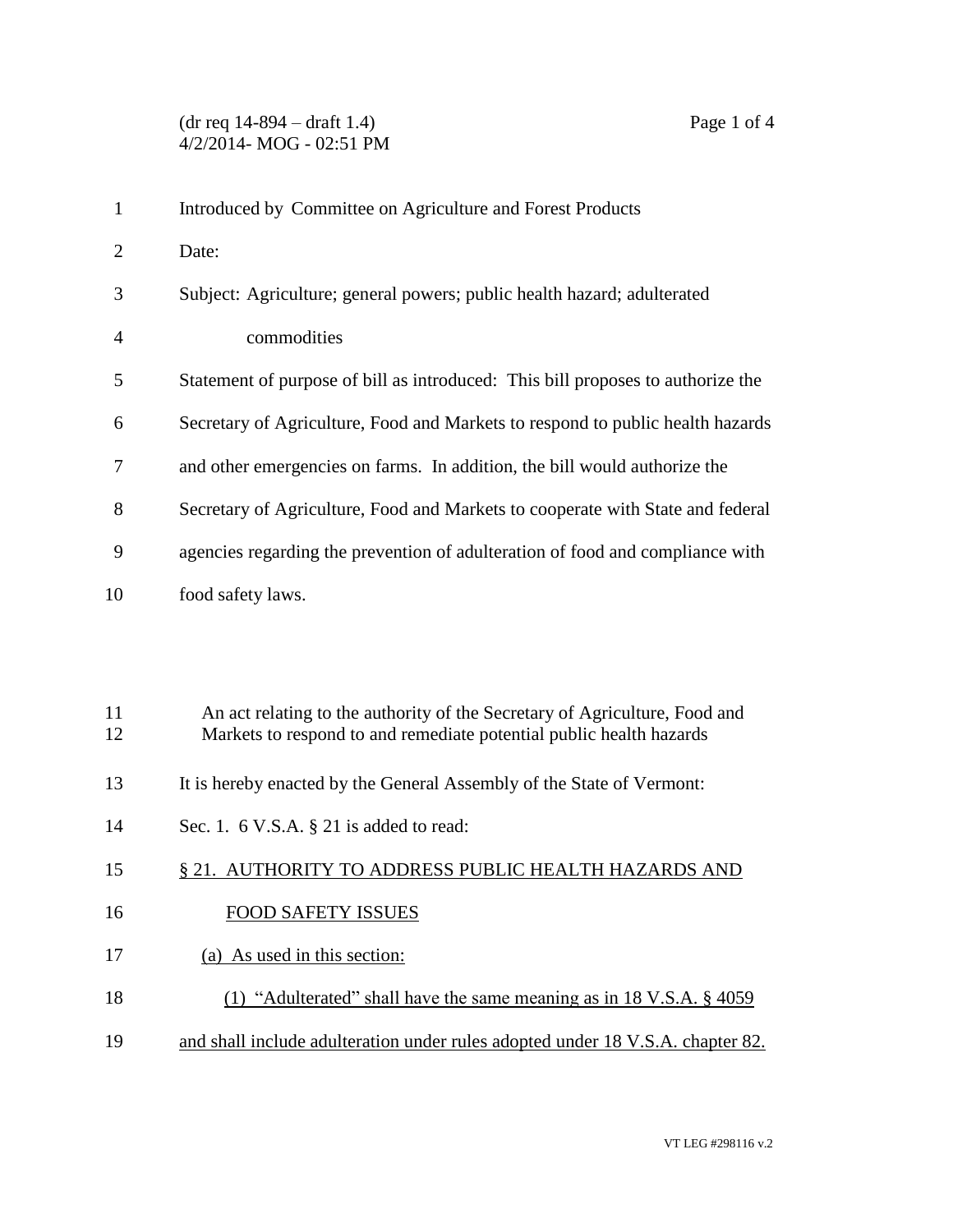## (dr req 14-894 – draft 1.4) Page 2 of 4 4/2/2014- MOG - 02:51 PM

| $\mathbf{1}$   | (2) "Emergency" means any natural disaster, weather-related incident,            |
|----------------|----------------------------------------------------------------------------------|
| $\overline{2}$ | health or disease-related incident, resource shortage, plant pest outbreak,      |
| 3              | accident, or fire that poses a threat or may pose a threat, as determined by the |
| $\overline{4}$ | Secretary, to health, safety, the environment, or property in Vermont.           |
| 5              | (3) "Farm" means a site or parcel on which farming is conducted.                 |
| 6              | (4) "Farming" shall have the same meaning as in 10 V.S.A. $\S$ 6001(22).         |
| 7              | (5) "Public health hazard" means the potential harm to the public health         |
| 8              | by virtue of any condition or any biological, chemical, or physical agent. In    |
| 9              | determining whether a health hazard is public or private, the Secretary shall    |
| 10             | consider at least the following factors:                                         |
| 11             | (A) the number of persons at risk;                                               |
| 12             | (B) the characteristics of the person or persons at risk;                        |
| 13             | (C) the characteristics of the condition or agent which is the source of         |
| 14             | potential harm;                                                                  |
| 15             | (D) the availability of private remedies;                                        |
| 16             | the geographical area and characteristics thereof where the<br>(E)               |
| 17             | condition or agent that is the source of the potential harm or the receptors     |
| 18             | exist; and                                                                       |
| 19             | (F) policy of the Agency of Agriculture, Food and Markets as                     |
| 20             | established by rule or procedure.                                                |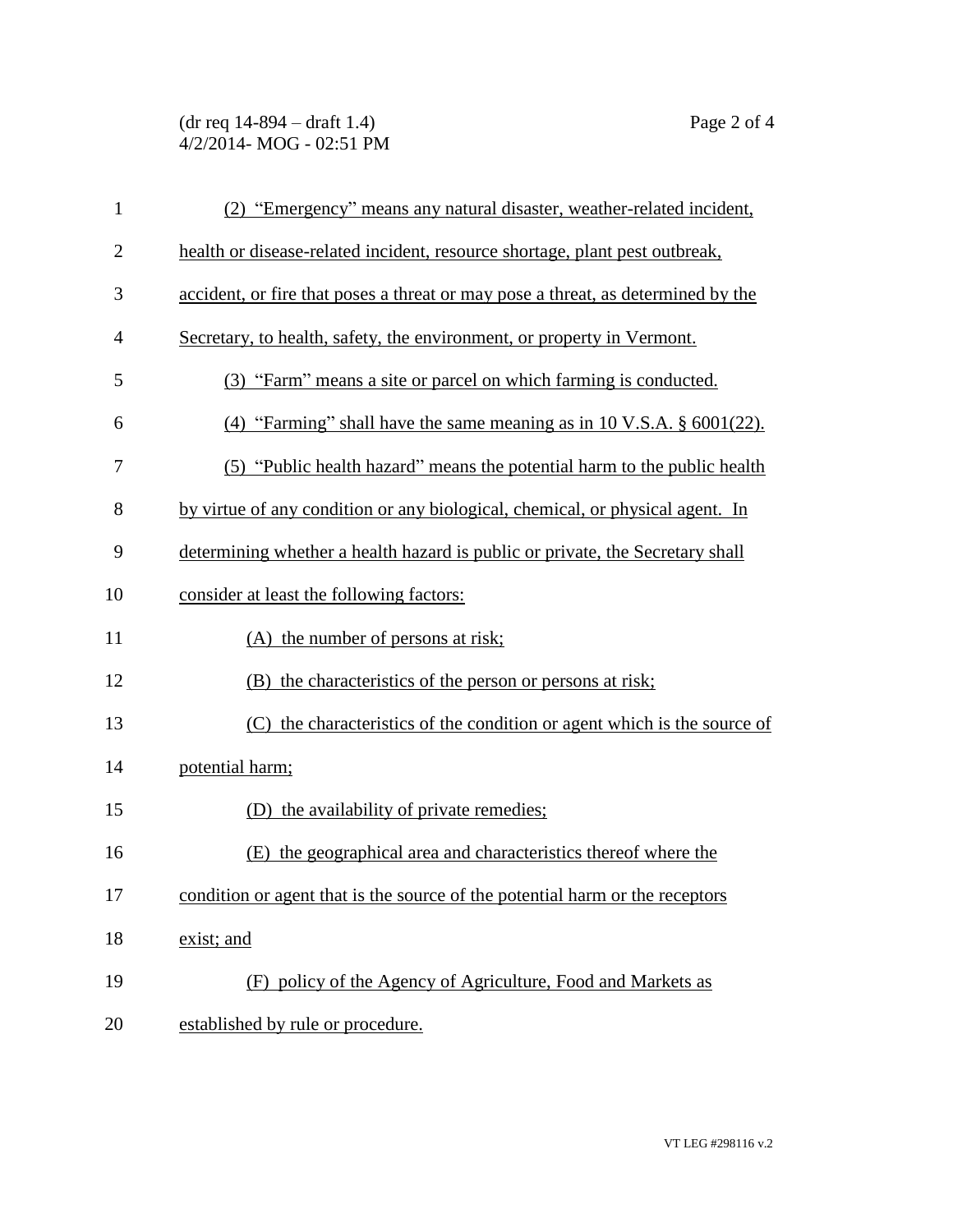(dr req 14-894 – draft 1.4) Page 3 of 4 4/2/2014- MOG - 02:51 PM

| $\mathbf{1}$   | (6) "Raw agricultural commodity" means any food in its raw or natural              |
|----------------|------------------------------------------------------------------------------------|
| $\overline{2}$ | state, including all fruits or vegetables that are washed, colored, or otherwise   |
| 3              | treated in their unpeeled natural form prior to marketing.                         |
| $\overline{4}$ | (7) "Secretary" means the Secretary of Agriculture, Food and Markets.              |
| 5              | (b) The Secretary shall have the authority to:                                     |
| 6              | (1) Respond to and remediate incidences of mass animal death,                      |
| 7              | agricultural structure fires, or other emergencies on a farm in order to prevent a |
| 8              | public health hazard.                                                              |
| 9              | (2) Condemn, confiscate, or establish restrictions on the use, sale, or            |
| 10             | distribution of adulterated raw agricultural commodities or animal feed.           |
| 11             | $(3)(A)$ Require from the owner of a farm reimbursement of costs,                  |
| 12             | including time of Agency personnel, expended by the Agency of Agriculture,         |
| 13             | Food and Markets to prevent or remediate the threat of a public health hazard      |
| 14             | on the farm caused by an emergency, provided that:                                 |
| 15             | (i) the Secretary may request reimbursement after the Agency                       |
| 16             | incurs costs in excess of \$3,000.00; and                                          |
| 17             | (ii) the costs requested by the Agency for reimbursement were                      |
| 18             | incurred in response to loss or damage on the farm for which the owner of the      |
| 19             | farm is due an insurance payment.                                                  |
| 20             | (B) If a farm owner who receives a reimbursement request under this                |
| 21             | subdivision (3) fails to pay the requested reimbursement, there shall be created   |